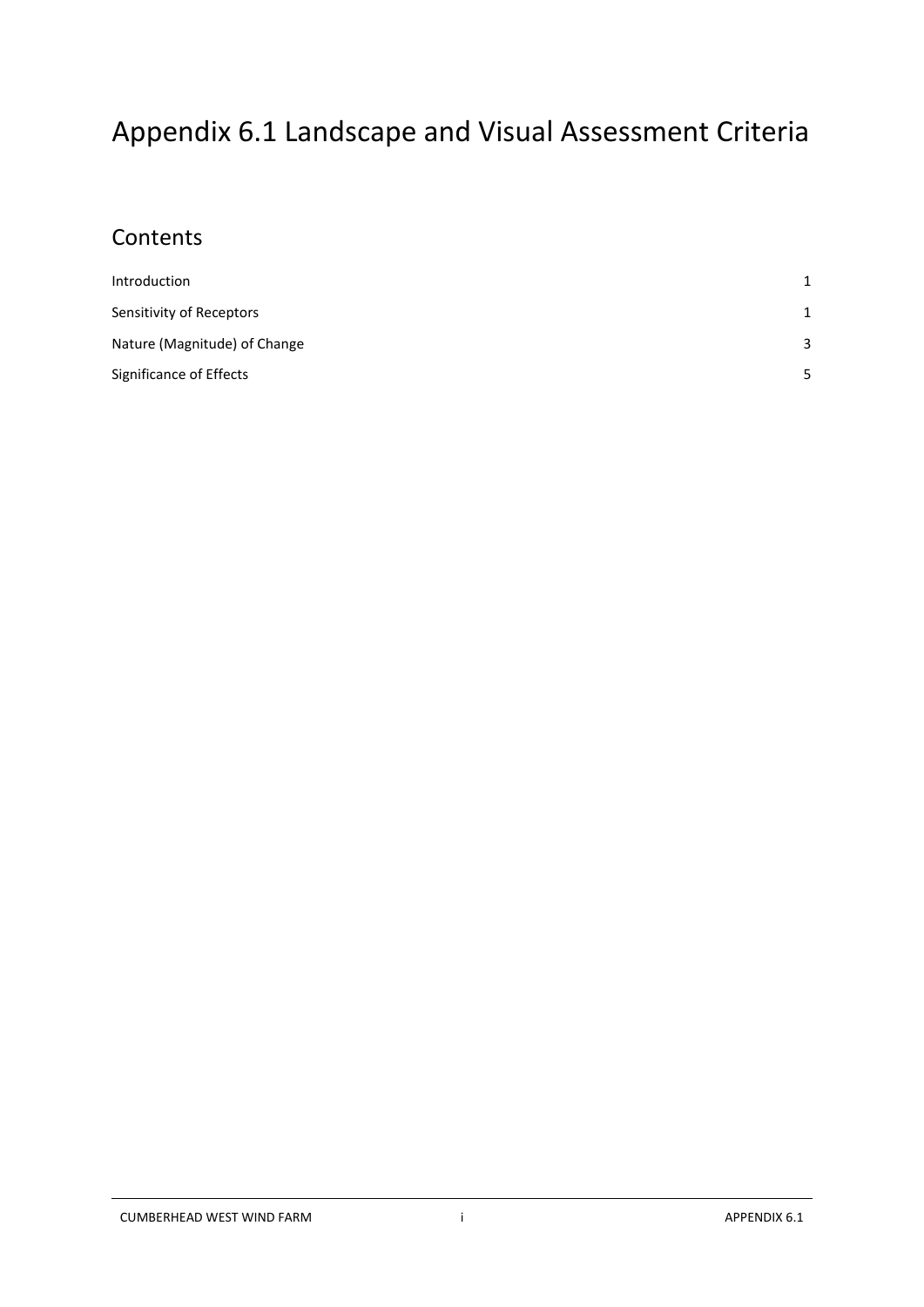This page is intentionally blank.

### CUMBERHEAD WEST WIND FARM ii ii ali ali ali appendix 6.1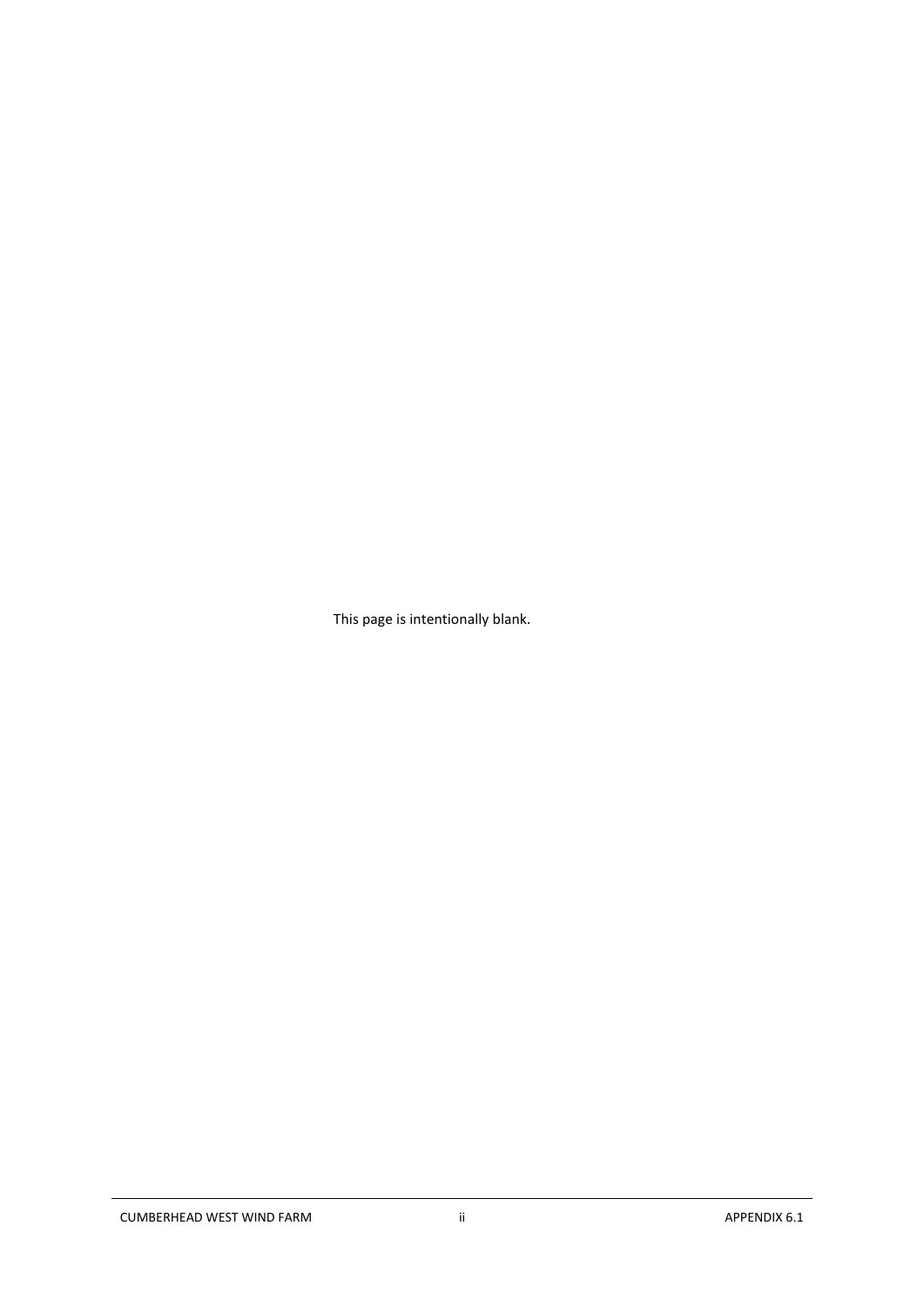# Appendix 6.1 Landscape and Visual Assessment Criteria

### <span id="page-2-0"></span>*Introduction*

This appendix presents the assessment criteria adopted for the assessment of landscape and visual effects arising from the Proposed Development.

The primary source of best practice for LVIA in the UK is *The Guidelines for Landscape and Visual Impact Assessment, 3rd Edition* (GLVIA3) (Landscape Institute and the Institute for Environmental Management and Assessment, 2013). The assessment criteria adopted to inform the assessment of effects has been developed in accordance with the principles established in this best practice document. It should however be acknowledged that *GLVIA3* establishes guidelines not a specific methodology. The preface to *GLVIA3* states:

'This edition concentrates on principles and processes. It does not provide a detailed or formulaic 'recipe' that can be followed in every situation – it remains the responsibility of the professional to ensure that the approach and methodology adopted are appropriate to the task in hand.'

The criteria set out below have therefore been developed specifically for this assessment to ensure that the methodology is appropriate and fit for purpose.

The purpose of an LVIA when undertaken in the context of an Environmental Impact Assessment (EIA) is to identify and describe any likely significant landscape and visual effects arising as a result of the proposals.

An LVIA must consider both:

- effects on the landscape as a resource in its own right (the landscape effects); and
- **E** effects on specific views and visual amenity more generally (the visual effects).

Therefore, separate criteria are set out below for the assessment of landscape and visual effects.

### <span id="page-2-1"></span>*Sensitivity of Receptors*

### **Nature (sensitivity) of landscape features**

The nature or sensitivity of an individual landscape feature or element reflects its susceptibility to change and the value associated with it. Sensitivity is therefore a function of factors such as the feature's quality, rarity, contribution to landscape character, degree to which the particular element can be replaced and cultural associations or designations that apply. A particular feature may be more 'sensitive' in one location than in another often as a result of local value associated with the feature. Therefore, it is not possible to simply place different types of landscape feature into sensitivity bands. Where individual landscape features are affected, professional judgement is used as far as possible to give an objective evaluation of its sensitivity. Justification is given for this evaluation where necessary.

The nature or sensitivity of individual landscape features has been described as **very high**, **high**, **medium**, **low** or **very low**.

### **Nature (sensitivity) of landscape character**

The nature or sensitivity of landscape character reflects its susceptibility to change and the value associated with it. It is essentially an expression of a landscape's ability to accommodate a particular type of change. It varies depending on the physical and perceptual attributes of the landscape including but not necessarily limited to: scale; degree of openness; landform; existing land cover; landscape pattern and complexity; the extent of human influence in the landscape; the degree of remoteness/wildness; perception of change in the landscape; the importance of landmarks or skylines in the landscape; inter-visibility with and influence on surrounding areas;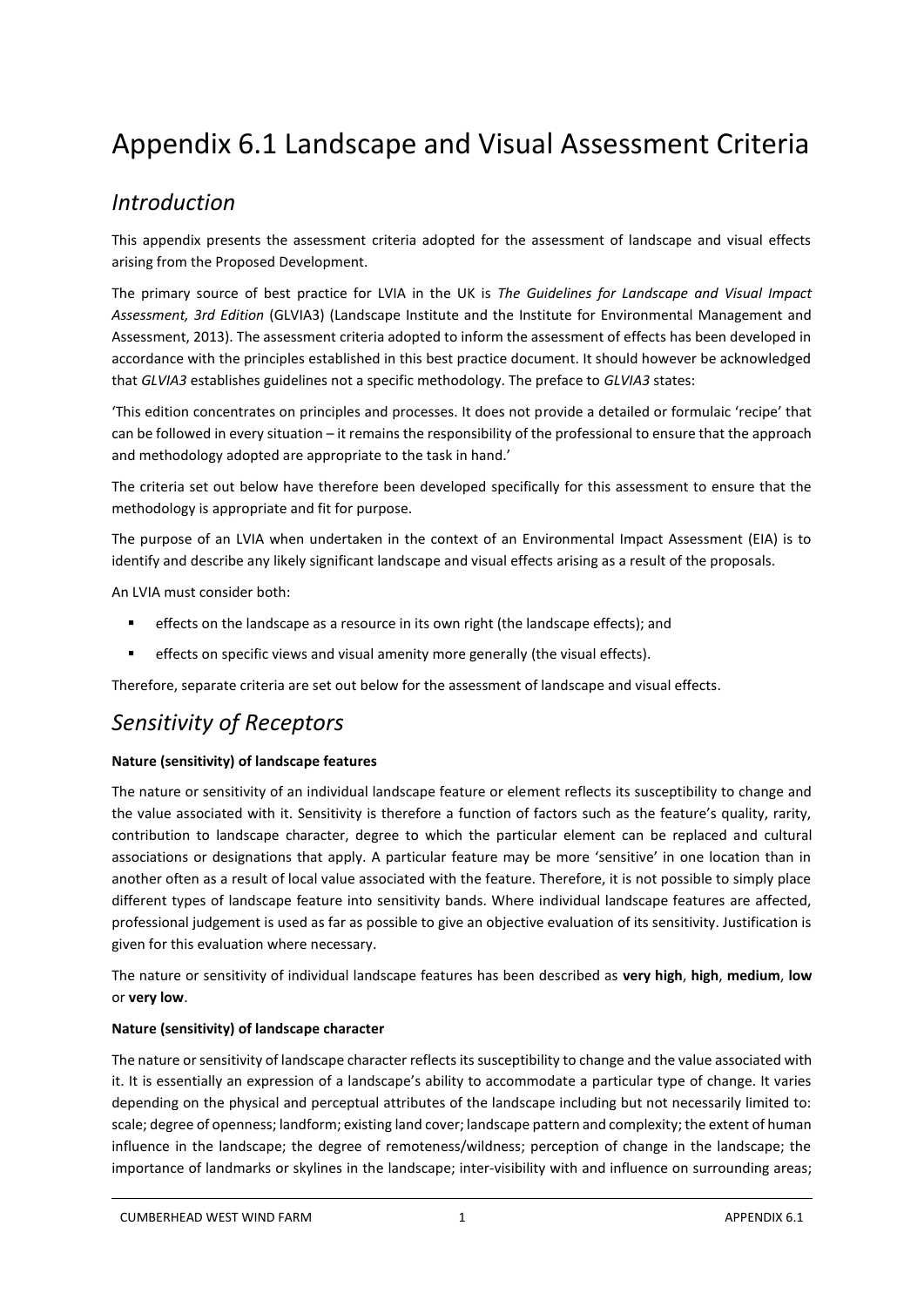condition; rarity and scenic quality of the landscape, and the value placed on the landscape including any designations that may apply.

In this assessment, the nature or sensitivity of landscape character is considered with reference to a number of local character areas as defined in this LVIA for the purposes of this study. Information regarding the key characteristics of these character areas has been extrapolated from relevant published studies where possible but also informed by project specific field assessment. An assessment of landscape sensitivity to the development proposed has been undertaken employing professional judgement for relevant local landscape character areas.

The nature or sensitivity of landscape character has been described as **very high**, **high**, **medium**, **low** or **very low**.

### **Nature (sensitivity) of visual receptors**

The nature or sensitivity of visual receptor groups reflects their susceptibility to change and the value associated with the specific view in question. Sensitivity varies depending on a number of factors such as the occupation of the viewer, their viewing expectations, duration of view and the angle or direction in which they would see the site. Whilst most views are valued by someone, certain viewpoints are particularly highly valued for either their cultural or historical associations and this can increase the sensitivity of the view. The following criteria are provided for guidance only and are not exclusive:

- **Very Low Sensitivity** People engaged in industrial and commercial activities or military activities.
- **Low Sensitivity** People at their place of work (e.g. offices); shoppers; users of trunk/major roads and passengers on commercial railway lines (except where these form part of a recognised and promoted scenic route).
- **Medium Sensitivity** Users of public rights of way and minor roads which do not appear to be used primarily for recreational activities or the specific enjoyment of the landscape; recreational activities not specifically focused on the landscape (e.g. football); motel users.
- **High Sensitivity** Residents at home; users of long distance or recreational trails and other sign posted walks; users of public rights of way and minor roads which appear to be used for recreational activities or the specific enjoyment of the landscape; users of caravan parks, campsites and 'destination' hotels; tourist attractions with opportunities for views of the landscape (but not specifically focused on a particular vista); slow paced recreational activities which derive part of their pleasure from an appreciation of setting (e.g. bowling, golf); allotments.
- Very High Sensitivity People at recognised vantage points (often with interpretation boards), people at tourist attractions with a focus on a specific view, visitors to historic features/estates where the setting is important to an appreciation and understanding of cultural value.

It is important to appreciate that it is the visual receptor (i.e. the person) that has a sensitivity and not a property, public right of way or road. Also, the sensitivity of a receptor group is not influenced by the number of receptors. As an example, although many people may use a motorway, this does not increase the sensitivity of each receptor using it. Likewise, a residential property may only have one person living in it but this does not reduce the sensitivity of that one receptor. Whilst the number of receptors affected at any given location may be a planning consideration, for the purposes of this assessment it does not alter the sensitivity of the receptor group.

Where judgements are made about the sensitivity of assessment viewpoints, the sensitivity rating provided is an evaluation of the sensitivity of the receptor group represented by the viewpoint and not a reflection of the number of people who may experience the view.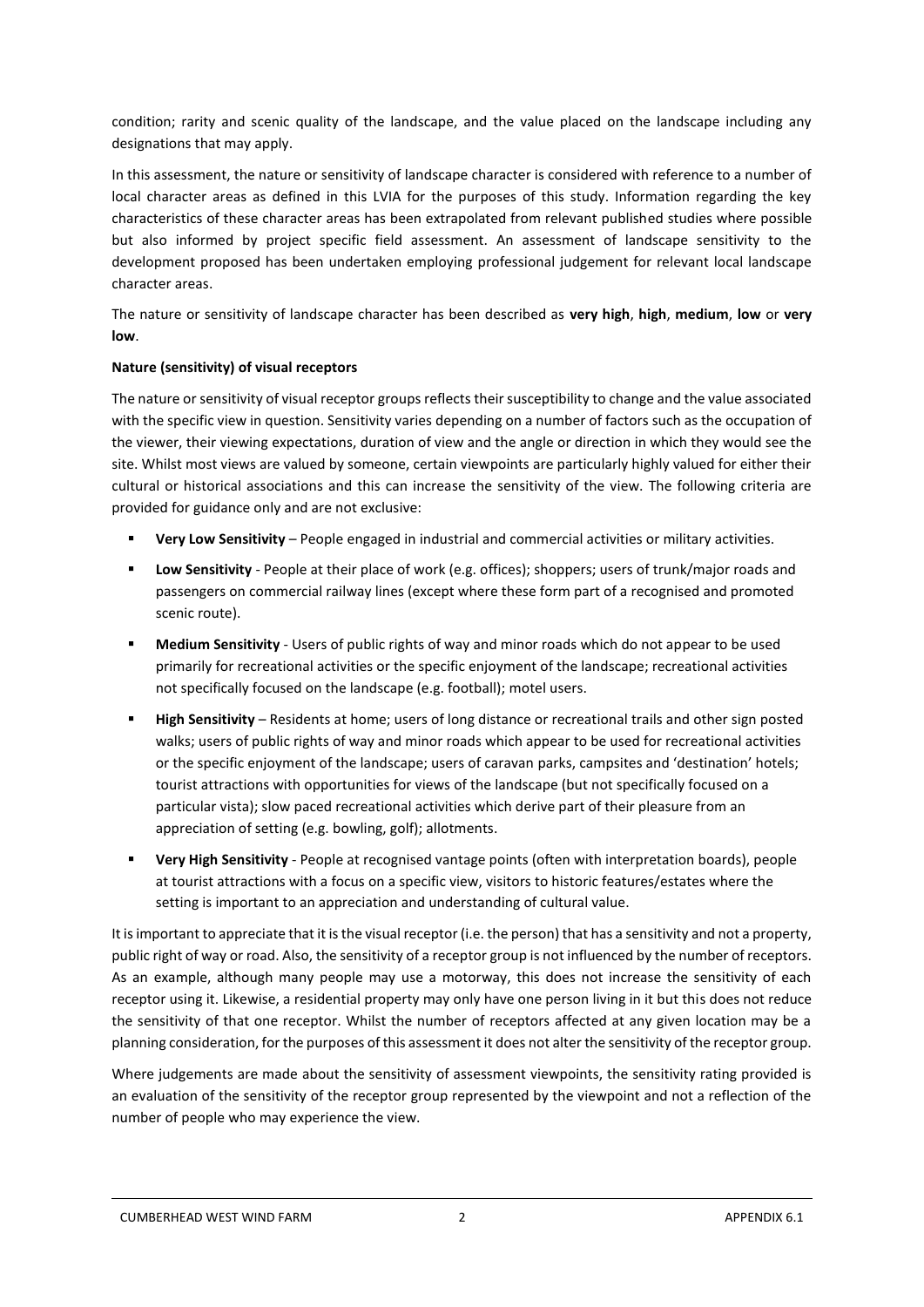For some developments (e.g. wind energy developments) it important not to confuse the concept of visual sensitivity with the perception of the development. For example, it is recognised that some people consider wind turbines to be unattractive, but others enjoy the sight of them.

## <span id="page-4-0"></span>*Nature (Magnitude) of Change*

### **General Note**

The following discussion sets out the approach adopted in this LVIA in relation to a specific issue arising in *GLVIA3* which requires a brief explanation.

Prior to the publication of *GLVIA3*, LVIA practice had evolved over time in tandem with most other environmental disciplines to consider significance principally as a function of two factors, namely: sensitivity of the receptor and magnitude of change (the term 'magnitude' being a word most commonly used in LVIA and most other environmental disciplines to describe the size or scale of an effect).

*Box 3.1* on *page 37* of *GLVIA3* references a 2011 publication by IEMA entitled '*The State of EIA Practice in the UK*' which reiterates the importance of considering not just the scale or size of the change but other factors which combine to define the '*nature of the change'* including factors such as the probability of an impact occurring and the duration, reversibility and spatial extent of the change.

The flow diagram on *page 39* of *GLVIA3* now suggests that the magnitude of change is a function of three factors (the size/scale of the change, the duration of the change and the reversibility of the change). This is somewhat problematic in the context of assessing wind energy development.

The Proposed Development is for a time limited period and would be largely reversible at the end of the operational period. This is a material consideration in the planning balance but does not reduce the scale of the impact during the period in which the scheme is operational (i.e. the 'magnitude' of the change in the traditional and commonly understood sense of the word). In this regard, it would be incorrect to report a lesser magnitude of change to the landscape or view as a result of the time limited period of the effect or the relative reversibility of the effect.

The approach taken in this LVIA is therefore to consider magnitude of change solely as the scale or size of the impact in the traditional sense of the term '*magnitude'*. Having identified the magnitude of change as defined above, the LVIA also describes the duration and reversibility of the identified impact before drawing a conclusion on significance.

In the context of the above discussion, the following criteria have been adopted to describe the magnitude of change.

### **Nature (Magnitude) of Change on Landscape Features**

Professional judgement has been used as appropriate to determine the magnitude of direct physical change on individual existing landscape features using the following criteria as guidance only:

- **Very Low Magnitude of Change** No loss or alteration to existing landscape features;
- **Low Magnitude of Change** Minor loss or alteration to part of an existing landscape feature;
- **■** Medium Magnitude of Change Some loss or alteration to part of an existing landscape feature;
- **High Magnitude of Change** Major loss or major alteration to an existing landscape feature; and
- **Very High Magnitude of Change** Total loss or alteration to an existing landscape feature.

### **Nature (Magnitude) of Change on Landscape Character**

The magnitude of change on landscape character is influenced by a number of factors including: the extent to which existing landscape features are lost or altered, the introduction of new features and the resulting alteration to the physical and perceptual characteristics of the landscape. Professional judgement has been used as appropriate to determine the magnitude using the following criteria as guidance only. In doing so, it is recognised that usually the landscape components in the immediate surroundings have a stronger influence on

CUMBERHEAD WEST WIND FARM 3 3 APPENDIX 6.1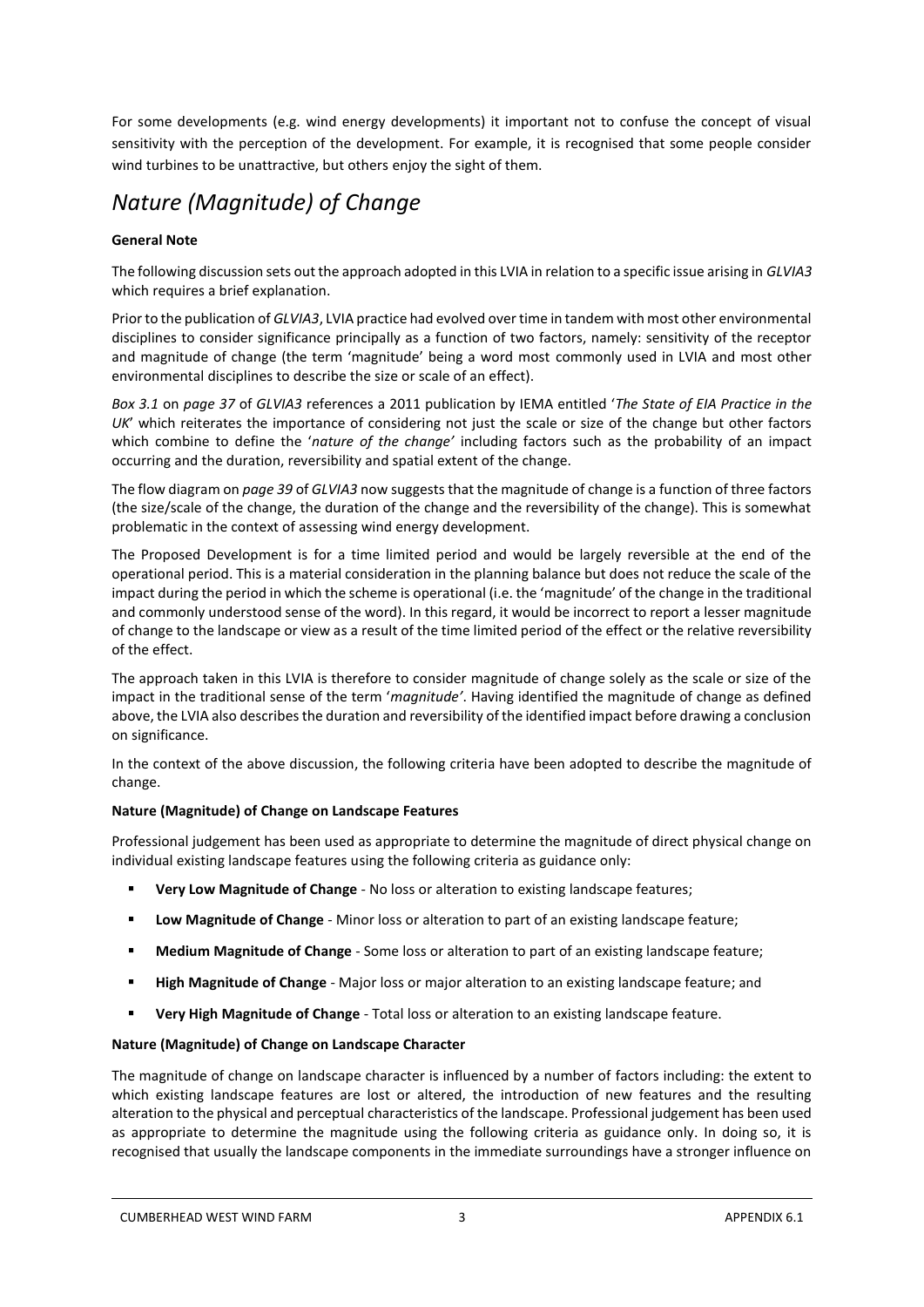the sense of landscape character than distant features whilst acknowledging the fact that more distant features can have an influence on landscape character as well.

- **Very Low Magnitude of Change** No notable loss or alteration to existing landscape features; no notable introduction of new features into the landscape; and negligible change to the key physical and/or perceptual attributes of the landscape.
- **Low Magnitude of Change** Minor loss or alteration to existing landscape features; introduction of minor new features into the landscape; or minor alteration to the key physical and/or perceptual attributes of the landscape.
- **Medium Magnitude of Change** Some notable loss or alteration to existing landscape features; introduction of some notable new features into the landscape; or some notable change to the key physical and/or perceptual attributes of the landscape.
- **High Magnitude of Change** A major loss or alteration to existing landscape features; introduction of major new features into the landscape; or a major change to the key physical and/or perceptual attributes of the landscape.
- Very High Magnitude of Change Total loss or alteration to existing landscape features; introduction of dominant new features into the landscape; a very major change to the key physical and/or perceptual attributes of the landscape.

### **Nature (Magnitude) of Change on Views and Visual Amenity**

Visual effects are caused by the introduction of new elements into the views of a landscape or the removal of elements from the existing view.

Professional judgement, has been used to determine the magnitude of impacts using the following criteria as guidance only:

- Very Low Magnitude of Change No change or negligible change in views;
- **■** Low Magnitude of Change Some change in the view that is not prominent but visible to some visual receptors;
- **Medium Magnitude of Change** Some change in the view that is clearly notable in the view and forms an easily identifiable component in the view;
- **EXTER 19 High Magnitude of Change** A major change in the view that is highly prominent and has a strong influence on the overall view.
- **Very High Magnitude of Change** A change in the view that has a dominating or overbearing influence on the overall view.

Using this set of criteria, determining levels of magnitude is primarily dependant on how prominent the Proposed Development would be in the landscape, and what may be judged to flow from that prominence or otherwise.

For clarification, the use of the term 'prominent' relates to how noticeable the features of the Proposed Development would be. This is affected by how close the viewpoint is to the Proposed Development but not entirely dependent on this factor. Other modifying factors include: the focus of the view, visual screening and the nature and scale of other landscape features within the view. Rather than specifying crude bands of distance at which the turbines will be dominant, prominent or incidental to the view etc., the prominence of the turbines in each view is described in detail for each viewpoint taking all the relevant variables into consideration.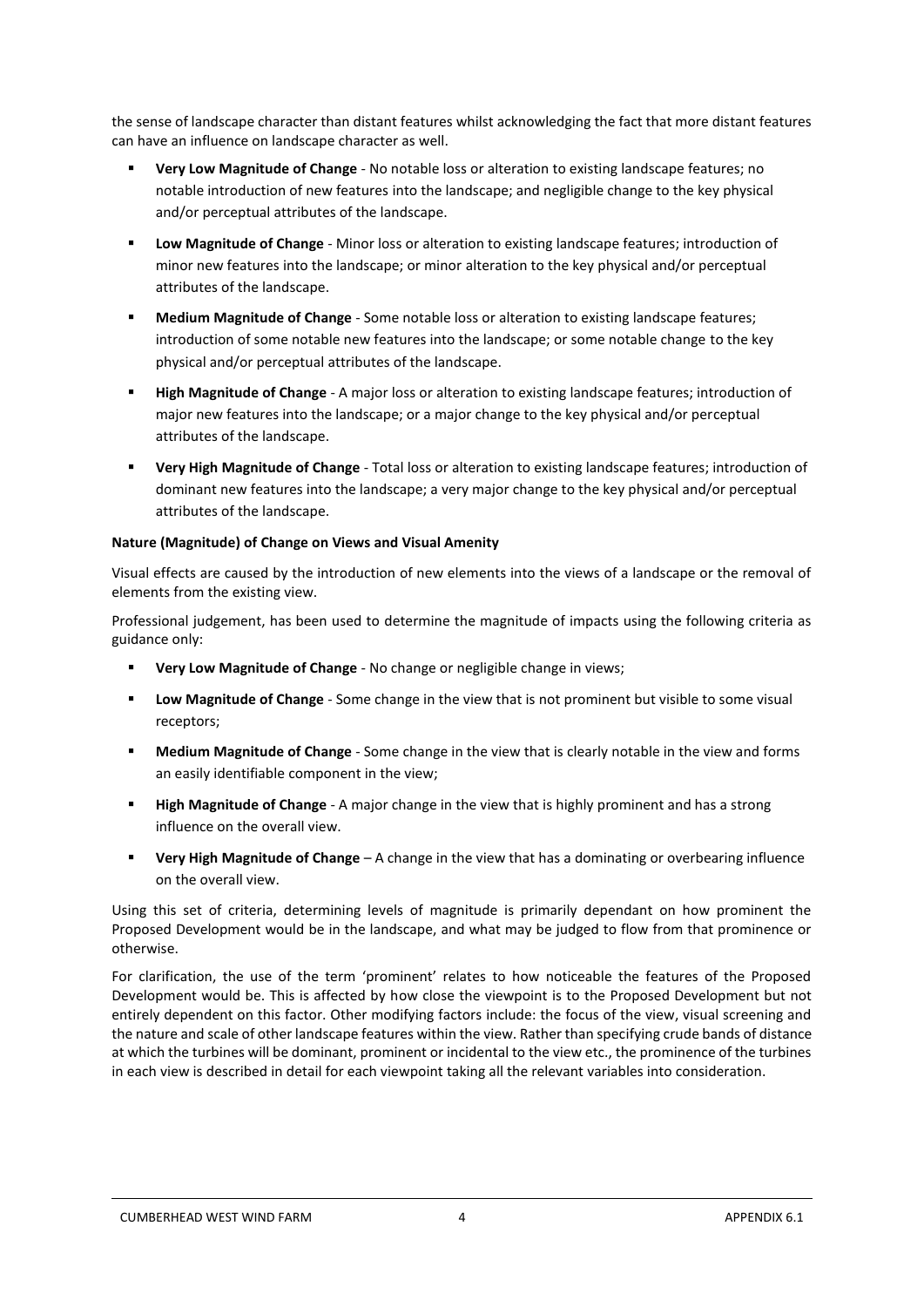#### **Duration of Change**

For the purposes of this assessment, the temporal nature of each impact with is described as follows:

- Long Term over 5 years
- Medium Term between 1 and 5 years
- Short Term under 1 year

#### **Reversibility of Change**

The LVIA also describes the reversibility of each identified impact using the following terms:

- Permanent impact is non reversible
- Non-permanent impact is reversible

## <span id="page-6-0"></span>*Significance of Effects*

The purpose of an LVIA when produced in the context of an EIA is to identify and describe any significant effects on landscape and visual amenity arising from the proposed development.

*The Electricity Works (Environmental Impact Assessment) (Scotland) Regulations 2017* do not define a threshold at which an effect may be determined to be significant. In certain other environmental disciplines there are regulatory thresholds or quantitative standards which help to determine the threshold of what constitutes a significant effect. However, in LVIA any judgement about what constitutes a significant effect is ostensibly a subjective opinion expressed as in this case by a competent and appropriately qualified professional assessor.

The level (relative significance) of landscape and visual effects is determined by combining judgements regarding the sensitivity of the landscape or view, magnitude of change, duration of effect and the reversibility of the effect. In determining the level of residual effects, all mitigation measures are taken into account.

The relative level of effect is described as **major**, **major/moderate**, **moderate**, **moderate/minor**, **minor** or **minor/no effect**. No effect may also be recorded as appropriate where the effect is so negligible it is not even noteworthy.

Those effects described as **major**, **major/moderate** and in some cases **moderate** may be regarded as significant effects as required by the EIA Regulations.